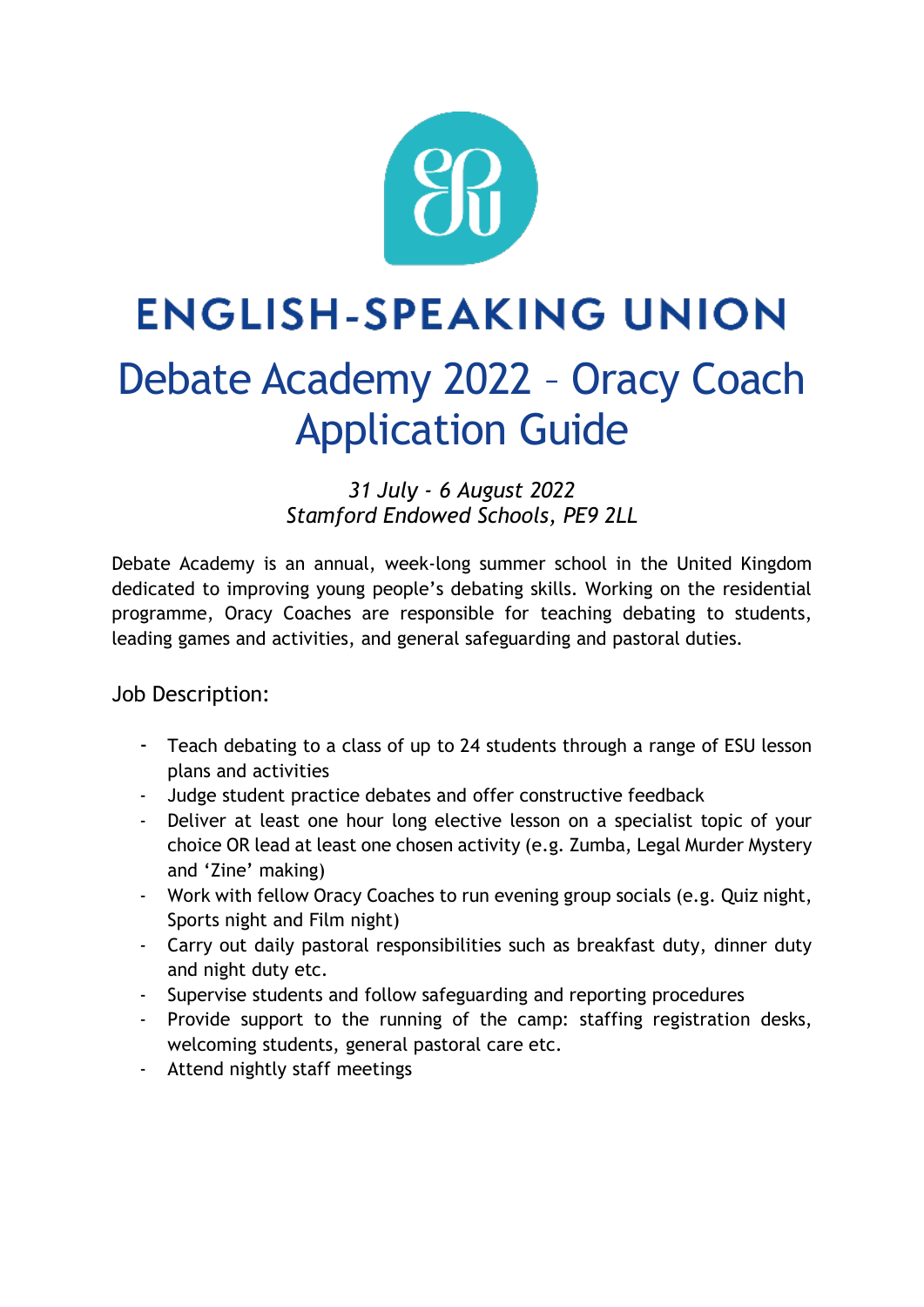### Person Specification:

*Essential:*

- Be over 18 and legally have the right to work in the UK
- Must be available from Sunday 31 July Saturday 6 August 2022
- Have debate coaching experience
- A commitment to safeguarding children and young people
- Have prior knowledge of at least one of the formats taught at Debate Academy (Schools' Mace, British Parliamentary and World Schools)

#### *Desirable:*

- Have experience working with/teaching young people
- Have experience working at residential camps for young people
- Have experience delivering ESU programmes
- Have prior knowledge of at least two of the formats taught at Debate Academy (Schools' Mace, British Parliamentary and World Schools)

The rate of pay will be £525. Accommodation and food are provided for by the ESU. Travel expenses to and from the week are paid up to £80. All applicants will be expected to complete a DBS application and ESU safeguarding training.

**Deadline for applications is Sunday, 17 April.** Interviews will take place week commencing Monday, 2 May and successful candidates will be notified in early May. If you have any questions, please contact mentors@esu.org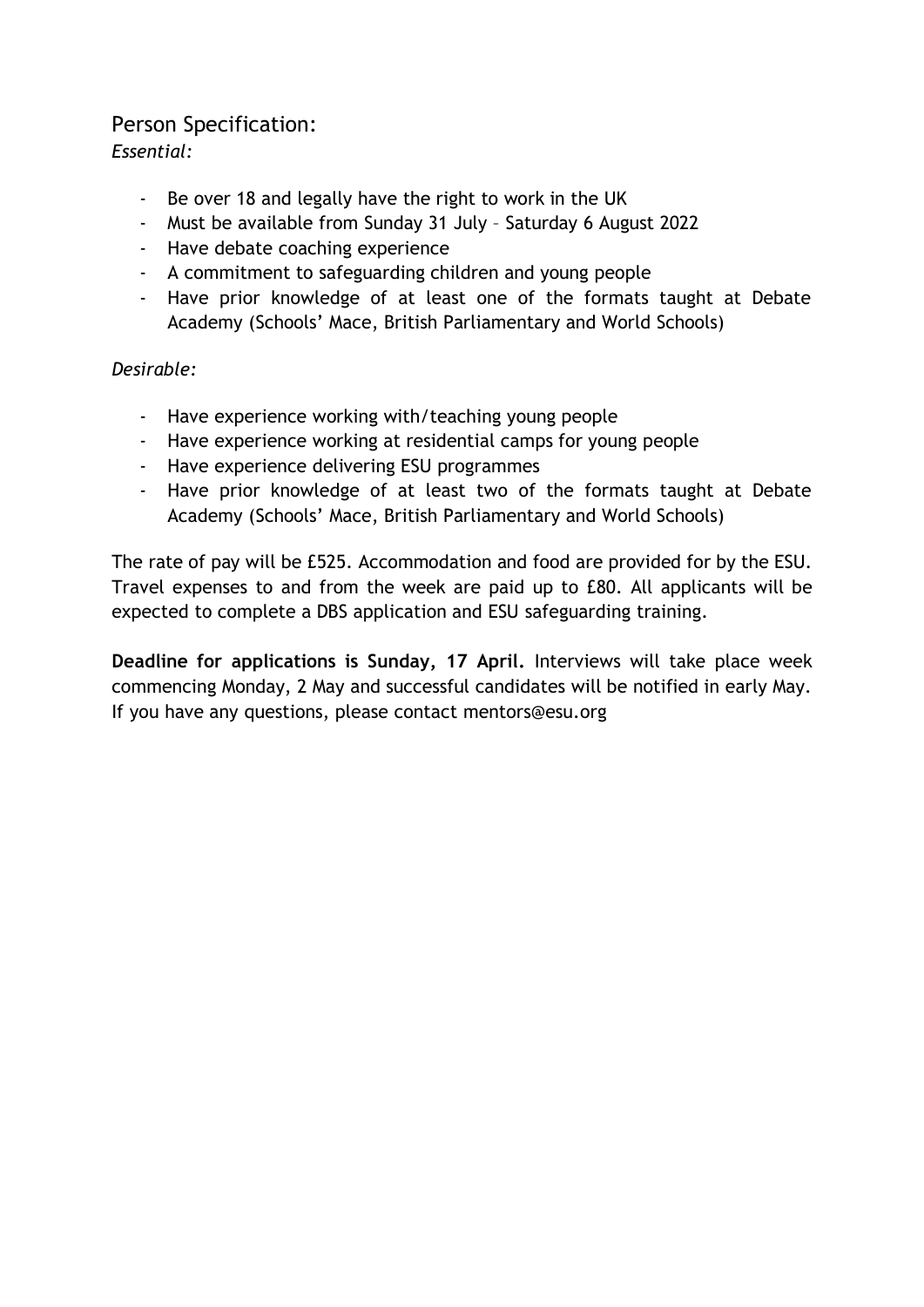## A Day in the Life of an Oracy Coach

*Ameena Khan Sullivan, two-time Oracy Coach at Debate Academy, shares her experience and describes a typical day*

'Being a part of Debate Academy is uniquely special. The programme fosters a culture of dialogue, and for many students it is the start of discovering their independent identity challenging their beliefs and opinions. Debate Academy is a close-knit and connected environment, the role involves acting as a mentor in the truest sense; guiding young people in developing who they are as a person. Being a part



of that, contributing to growth, is incredibly empowering as a coach.'

A day as an Oracy Coach at Debate Academy begins at around 7:15 with breakfast served in the dining hall from 7:45. Pastoral duties such as breakfast duty, dinner duty and evening duty are evenly distributed among Oracy Coaches throughout the week. On breakfast duty you're responsible for ensuring all the students in your boarding house are awake, have eaten breakfast and are ready for the day.

After breakfast, morning announcements begin at 8:30 every day in the main hall and are attended by all students and staff. This is when Oracy Coaches pitch the day's elective lessons and chosen activities and the students sign up to the ones that interest them.

Teaching begins at 9:05 and there are usually two or three Oracy Coaches assigned to each class of around twenty students. Typically, one or two mentors will deliver a lesson, and lessons are evenly distributed among Oracy Coaches. One of my favourite lessons to deliver was 'Choices and Rights for Debating' as it encouraged students to think more abstractly on the concept of human rights. Lessons are 45 minutes long and you are provided with detailed lesson plans, teaching resources and activity packs.

Morning lessons end at 11:20 when there is a break for students and staff. After break, the students participate in practice debates judged by the Oracy Coaches. This is definitely one of the most beneficial aspects of the camp for the students as they can receive individual feedback on their performance. After judging the morning debate, it is lunch time. If you are on lunch duty it is your responsibility to ensure that all students staying in your boarding house are present and eating enough to keep them going for the rest of the day. After lunch students will either